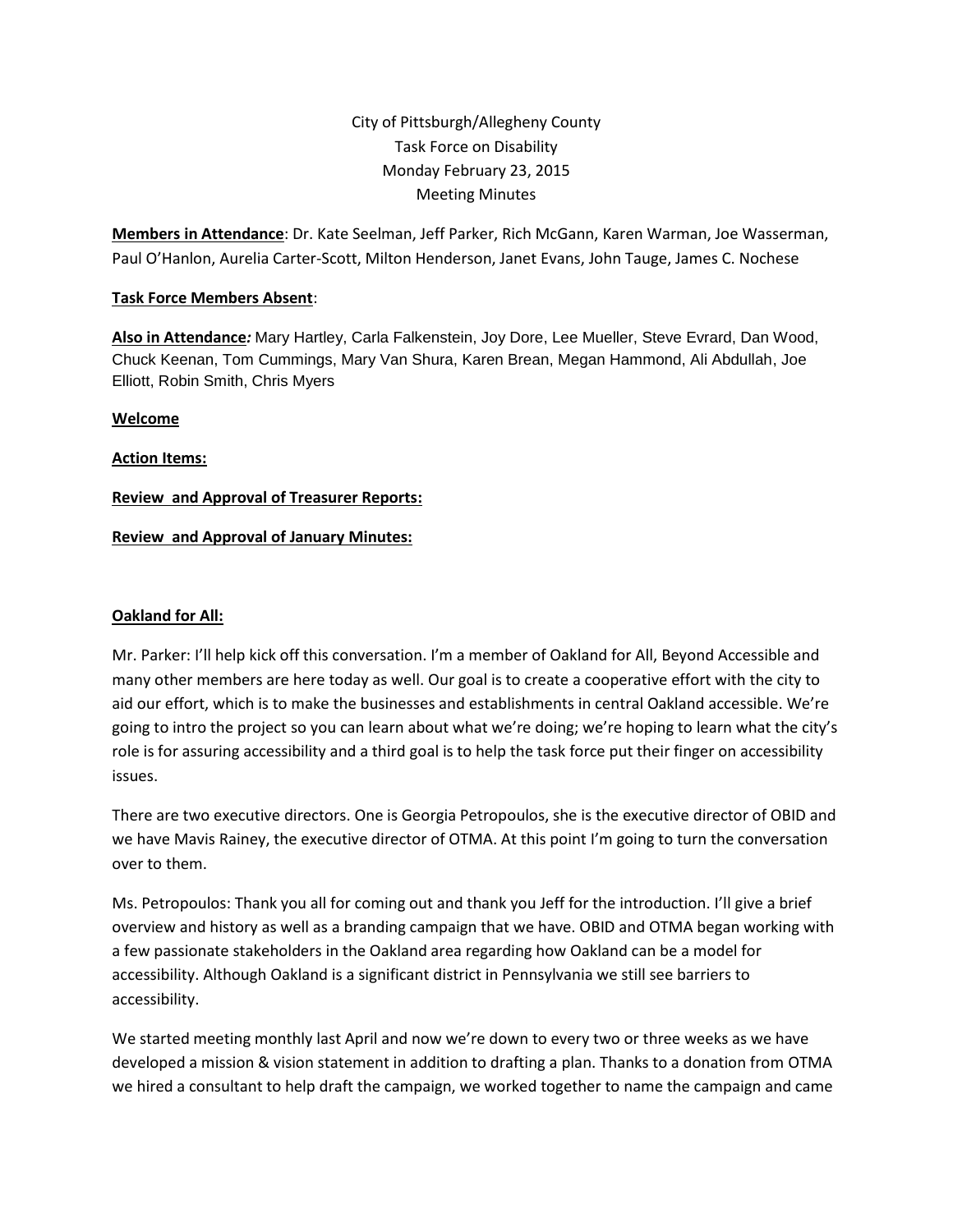up with the mission and vision. The mission statement is "Together we are opening a pathway to a community without barriers. Oakland partners are working towards a community design for full inclusion of all people with disabilities."

The pilot project has a few major goals in the framework: advocate for the creation of user friendly buildings, commercial establishments, public spaces and communities; raise the public's awareness of accessibility in our society; thinking ADA and beyond, to improve the quality of life for people's with disabilities; eliminate barriers to people's with disabilities in Oakland's business establishments and lastly to transform Oakland into a model community to be replicated in the greater Pittsburgh area.

In late 2014 we gently put out the logo and a brander and we told our backyard public in Oakland that there is more to come. We're hoping to plan an event around the arrival of the NCD in Pittsburgh, in addition, this is the year we are going to unveil our education campaign that will be geared towards the establishments in Oakland and we're hoping to get 4 or 5 that we can provide direct technical assistance to. Moving forward, we're looking to continue fundraising efforts to further our work.

Ms. Rainey: Thanks Georgia. I'm going to go over the branding idea for the project. After meeting with the stakeholders we recognized that we need to be seen and visible and a brand was needed in order to help us do that and thus Oakland for All was developed. There are two versions of the logo we created, one is a section of chain, the idea that we're building on relationships and we can invite people to be a part of the conversation. One is a white background and the other is a black background, as we learned through our conversations with our partners, black is actually better for someone with low vision and we realized that the signage itself needs to be accessible.

Continuing conversation we thought – what's the mission? What do we want to accomplish? So we ended up doing a worddle. We captured words describing what accessibility means for people over the course of a few meanings and gathered them here; words like belong, access, power, opportunity etc. From there we also created a vision.

The next few layers of this are to put together an educational packet that will go to the businesses. My organization supports about 3200 businesses throughout the Oakland area and that is what we were initially targeting. However soon we realized that we need to make it more manageable and ID champions, businesses who will show active participation in out initiative. We are also working on a website and should be available at the end of January. In addition, there is a plan to aid in technical assistance.

Looking at the committee now there are institutions, businesses, stakeholders and residents; we're open to anyone participating with us. Then next step I think is further engagement with the city leadership and council, in addition to bringing businesses in and trying to create champions or even mentors.

Mr. O'Hanlon: I would like to acknowledge Georgia. She quickly pivoted from being defensive to proactive and I think it's a great example of the process and I'd like to commend that. Looking at Oakland, a lot of it falls under what the ADA calls "readily achievable changes". In 25 years, those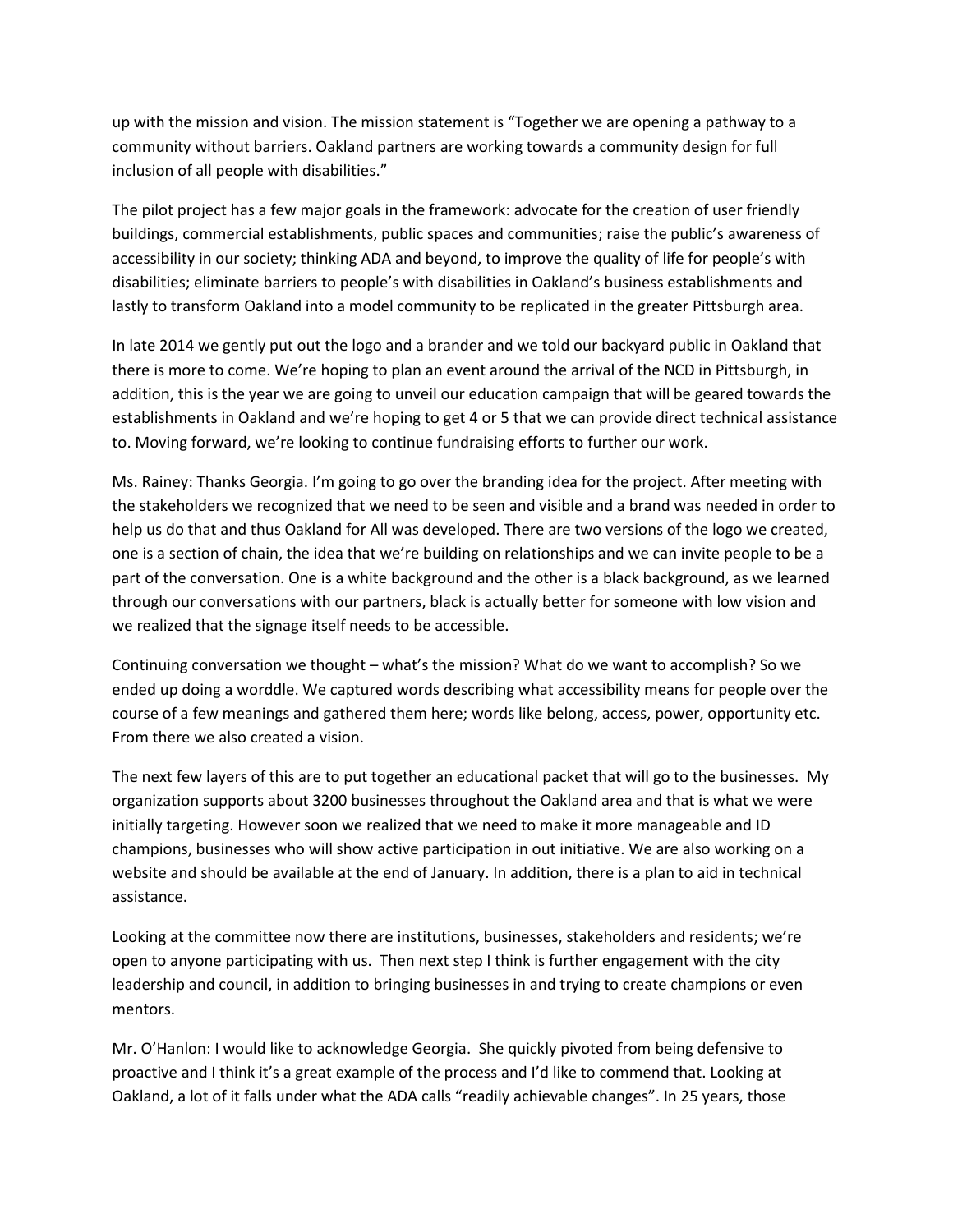changes haven't been made, it's like Oakland is frozen in time. It seems like we're trying to make up ground for a failure in policy for "readily achievable" in the past 25 years. This gives us the opportunity to look at the systemic issues of "readily achievable", especially for an important area such as Oakland, and we can investigate why such barriers still exist.

Ms. Seelman: There is something I'd like to add to what Paul had to say: Not only is there lag in the ADA, but in innovation and accessibility. There have only been a few instances of that such as the idea for CIT or the engineering students at the housing meeting looking at the blueprints.

Ms. Petropoulos: Lucky for me I work for Oakland and I work near a lot of innovative thinkers. Parallel to me and Mavis, Kannu organized a group of researchers to talk about a digital infrastructure system to try and mirror the tech advances in private life. We know there are things such as apps and websites but what if there was a digital system in the major thruway in Oakland where you could access local information? So we all came together and came up with a plan for the first digital kiosk system accessible to all users. Another issue has been housing. Large areas of Oakland are slated to be developed for that purpose within the next 24 months and they are trying to meet the demand for students and other young professionals who want to stay in the area, but little housing exists. Dr. Seelman and her group met with one of the developers and the conversation was great and they were willing to go a few steps further with accessibility.

Ms. Seelman: It's great to get to the accessibility part of it, but what about the affordability issue within housing options? Most grad students are eating and not much more so affordability should be part of our discussion.

Mr. Parker: The other part of why we're here is to investigate the activities of the city and what part it can play here. Specifically we are wondering what happens when a store renovates? Is there an application? Does someone look at the plans and is accessibility gauged? Does a certain amount of money go to accessibility? And things like that.

Mr. Meritzer: Let me take off my task force hat and put on the ADA Coordinator hat. Here I'll introduce my supervisor Ray Gastil who is very supportive of what I do and Erik Harless who is the person I work with most on the One Step Project and someone from here from the HRC.

Mr. Gastil: Most of the regulatory aspect is with the DPLI and Erik will really speak to that. One of the main roles that Richard is able to take as ADA Coordinator is an education role. We can see that in things such as the One Step Program. Another crucial role is his position in the office with us, educating us on how people address these issues. I know there is some concern over the zoning code and I will speak to that after Erik relays what information DPLI has.

Mr. Harless: I'm Erik Harless with DPLI. A lot of the questions you have pertain to what we do on a daily basis and hopefully we'll get some of those answered. Virtually every construction permit and change of occupancy goes through the city for approval. It initially goes through the zoning office and most of the code compliance goes through my department. We're tasked with review of compliance with the PA Uniform Construction Code, which in turn adopts the International Building Code and others. Within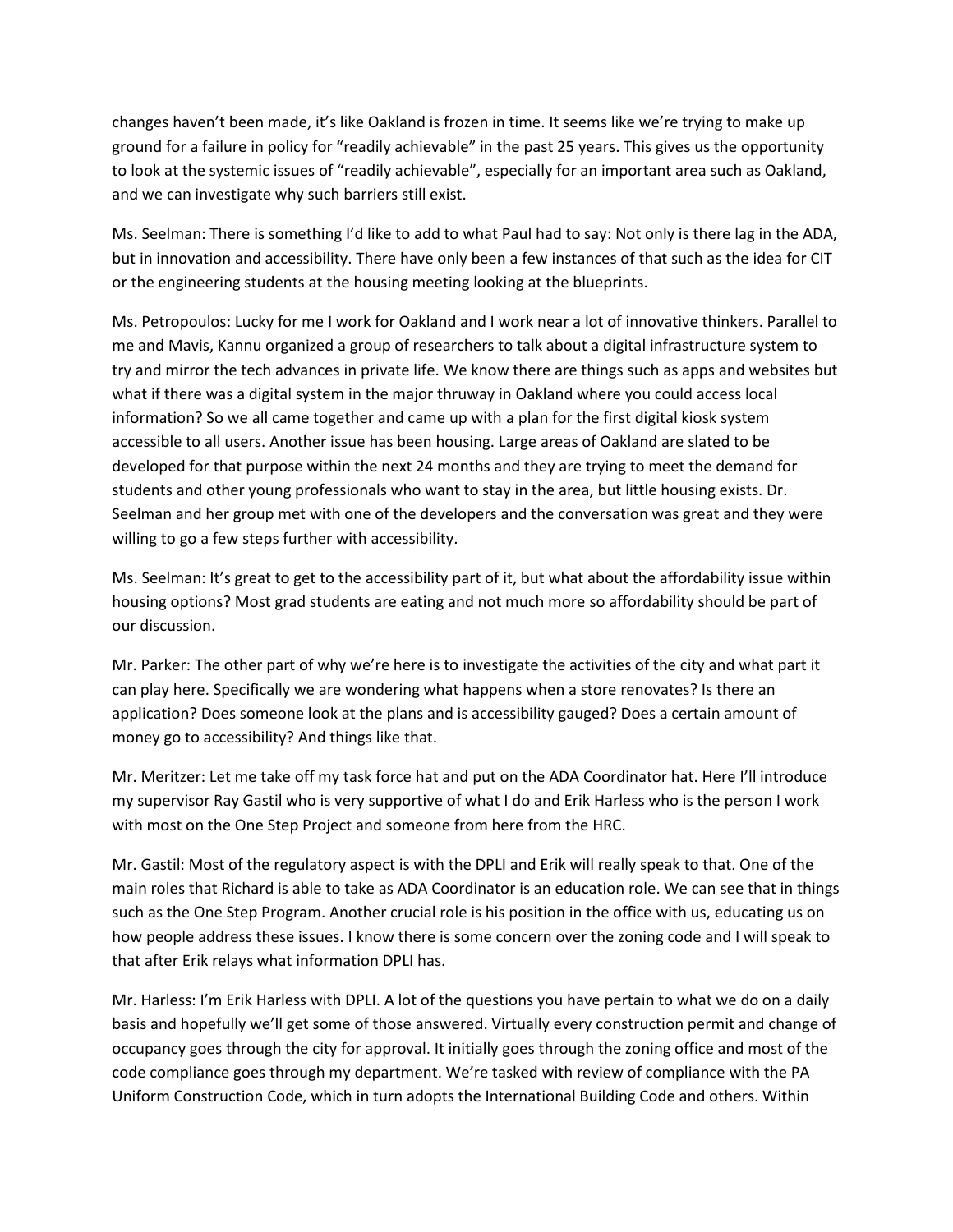those scoping documents they reference the accessibility standard IACC117.1. That's what we have to use for the building code and currently that code is from 2009. With these we're only talking about minimum requirements. We do constantly talk to builders and they can choose to go above the minimum.

When we're dealing with an existing building the architects can follow the International building code, the existing chapter or they can use the International Existing building code and within each of those they can choose from the performance or prescriptive compliance method. When it comes to accessibility they are generally the same but they are given some amount of choice. New components that are built have to meet new construction standard. If you replace an element it has to meet current code, new window would have to meet current code etc. If alterations affect primary function spaces now there is a requirement to improve accessible routes to those spaces. If they were to replace something like a roof or façade they are not required to improve accessibility.

We currently have 6 planners, all licensed by the state who review all plans coming through. Once they are satisfied we can issue a permit to a contractor.

I want to more directly address some of your questions as well when it comes to change of owner or change of use. If a building is currently legal and maintaining the initial use but the ownership has changed there is no review under the building code. When use is changed we can review, especially when the whole building is changed.

Mr. O'Hanlon: How do you classify a change in use?

Mr. Harless: We have a couple different ways we classify change. Virtually every use for a building is classified under the building code – residential, commercial, certain occupancy use etc. When any pieces of that use changes we can then take a look at it. If the whole building is changing use we have requirements to improve the accessible route.

Mr. O'Hanlon: Would something like stationary retail to a separate type of retail constitute a change is use or, because they are serving the same retail function, would they stay the same.

Mr. Harless: If they maintain the retail function then there is no change of use, yes. If it's retail to retail they are still selling merchandise, even if it's different, the function is still the same. If it were to change from a retail space to an office, then we would consider that a change.

Mr. O'Hanlon: Currently on Murray there is a store that now sells soap products which was an office space before that. There is still a One Step Barrier to that business so why, as it seems to fit within your definition of change of use, has that not been addressed?

Mr. Harless: So to address that example, during a type of renovation, the costs towards making it accessible are not to exceed 20% of the overall costs. The building code does not state where to spend the money. You may see very modest improvements in bigger throughways or rails in the bathroom. In addition, the new owner may not have applied for a permit and we wouldn't have it in front of us to review. I would encourage a call to 311 to let us know that these things are going on.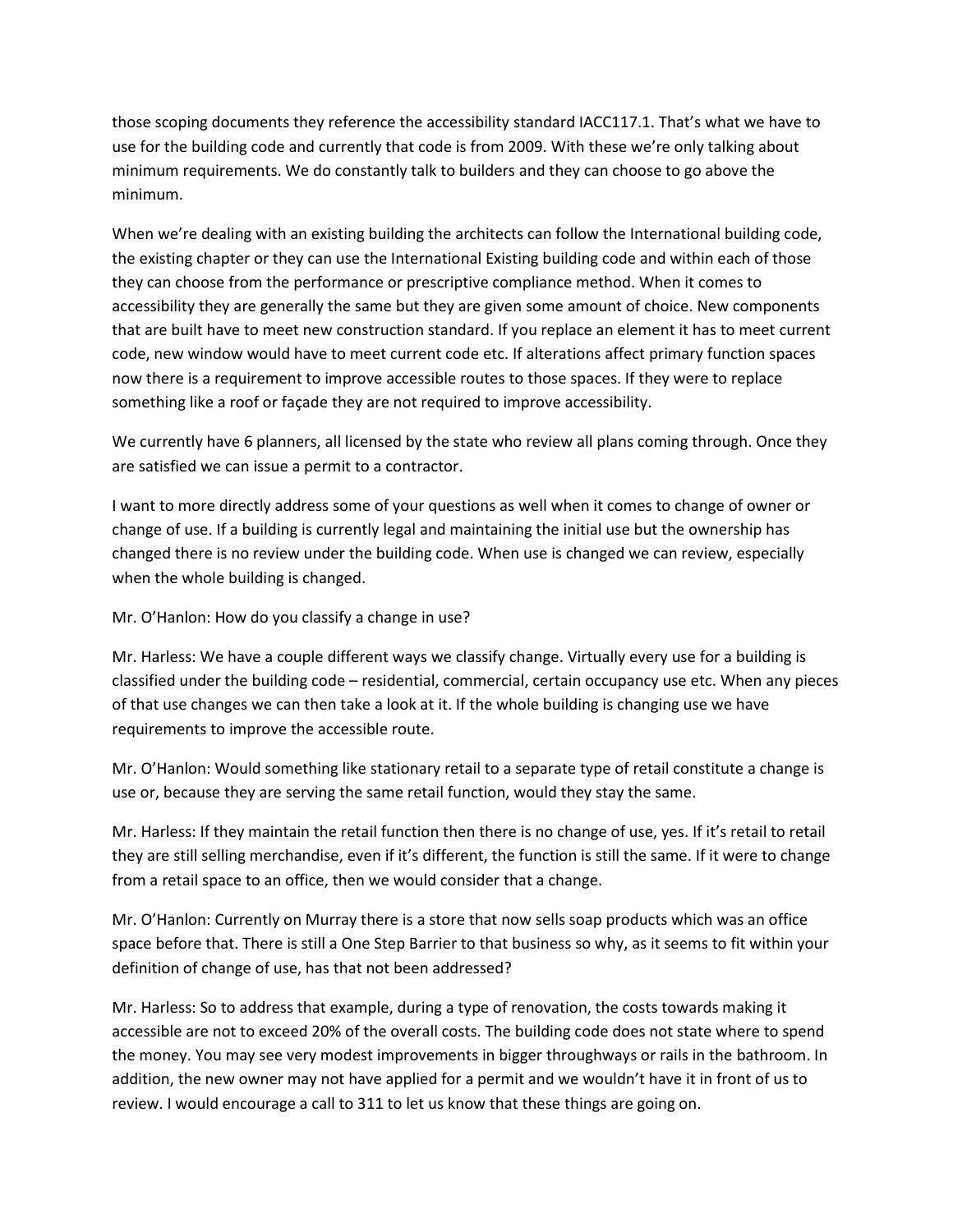Mr. McGann: Even so, there are places like The Original Hotdog Stand with completely inaccessible bathrooms.

Ms Stein: In terms of the 20%, I know the city can't enforce as it's a federal law, but with IBC and the ADA the priority is getting in the door and I hope that with the review process of usable space the priority is actually getting in. The perpendicular streets in Oakland are fraught with entrance issues and a big question is what happens in the city when you put in a permit for a ramp to be put in and what kind of barriers are there to that application?

Mr. Harless: Our code does not tell people where that money needs to be spent. The intention behind it is that as buildings are continually improved, they will become fully compliant and it does take a long time.

I'd also like to address the question about process barriers. When someone is building a ramp that goes into a public throughway we then start talking to Public Works, Zoning, and Building Inspection - there is a lot involved. Things like the One Step program are a good example of how to address this issue and Richard has done a good job of walking through the process. I think programs such as that are really helping with processes barriers.

Ms. Petropolous: A quick request and this would also go to you, Ray. Could be get some guidance in incorporating language when talking about permits and compliance? There are a lot of myths out there and it would be extremely valuable to have language that debunks those.

Ms. Rainey: The issue that spawned this was confusion between compliance and accessible and to make a distinction would be very valuable.

Mr. Harless: In our guidelines for approval and application it is very explicit about "does not provide approval for ADA". The ADA isn't something that I review; however, I do caution people that they still need to be compliant with the ADA. I think a big component of this is education outreach but for my purposes I need to be very clear I only review for uniform construction code.

Ms. Petropolous: Oh yes, but I didn't know that there was anything explicitly stating that they still need to be compliant with the ADA. All we're hearing in the business community is "I got a permit, I'm good to go". Maybe it needs to be more up front or bigger? A lot of them have their architects on it so maybe they need to be addressed more directly?

Mr. Sahni: Could you mention Sushi Fuku?

Ms. Petropolous: We have a business by the name of Sushi Fuku that has made some interesting changes. The owner hired and architect and had some changes done but there was still no slope in and he was confused and thought he had done everything he needed to. Being the excellent entrepreneur he is, he put in a temporary ramp and a sticker in the window with contact info and the staff information so that anytime someone needed assistance they could get it.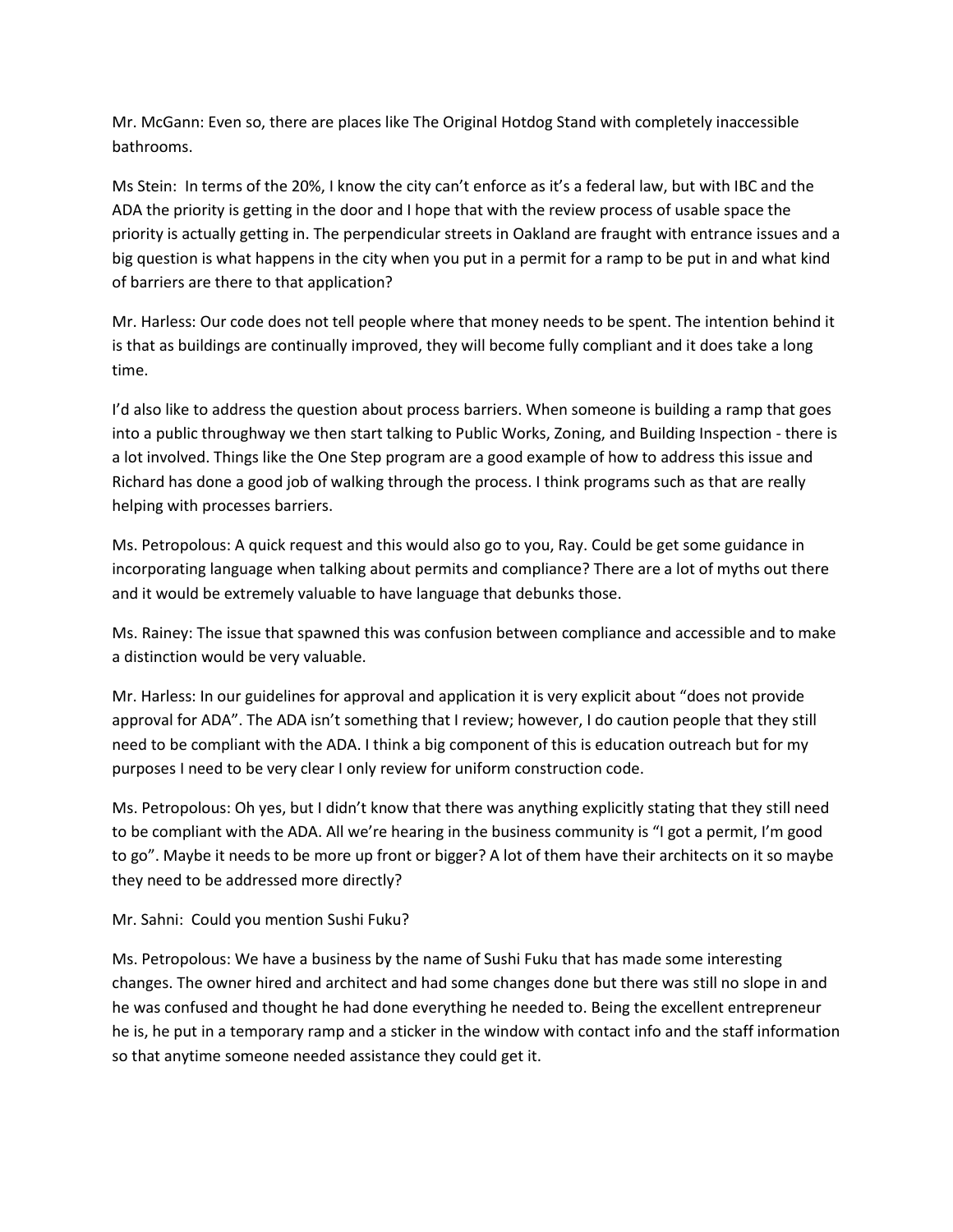Ms. Rainey: The inside was well within code but the slope issue remained even after the architect made changes, we're still seeing that disconnect and he still didn't get the right information.

Mr. Harless: The architects are responsible for this. They are licensed to operate on the owners behalf and create plans that are up to code for the city and for the federal government.

Mr. O'Hanlon: The URA has a business façade program and I remember going on their website a little while ago and seeing that, although there were new facades there continued to be one step barriers. I defy the position that the city has a coherent policy for alterations and accessibility improvements.

Mr. Meritzer: There is content in the ADA about technical and physical ability that states that if a building cannot be structurally sound and make accessible, it's exempt. I've come across a lot of neighborhood stores, one in Spring Hill I visited for instance, their space inside from the wall to the shelves was maybe 2 feet wide and they were worried about putting in a ramp, in this case they were exempt. There are some businesses that can never be made accessible; the idea is to make accessible what we can.

Mr. Harless: Again I invite you to please let us know when you see renovations happening so we can address accessibility. With façade work however, if it's not actual work on the store front, it would be exempt but if the entry way is going to be reconfigured now I'm going to require it to be compliant.

Mr. O'Hanlon: If they're renovating the entire façade of a building and you're not changing the entry way, are you saying it's just not going to happen?

Mr. Harless: If someone is compliant with code at the time the code now and they are re-cladding the exterior..

Mr. O'Hanlon: Well the premise is they're changing it. Is the entryway not part of the façade?

Mr. Harless: If someone is renovating part of the building and it's not affecting primary function, that's all I'm going to look at.

Mr. O'Hanlon: So let's take that. Let's say the basement, in that case sure I'll say the entryway is not part of the basement but if you're changing the outside then the entryway is equal part of the outside, is it not?

Mr. Harless: It depends on the part of the exterior they are renovating.

Mr. O'Hanlon: If they're replacing the door frame, door way and they're not doing anything to make it more accessible..

Mr. Harless: If they are replacing the door way and door frame then yes then I need to look at it. That's why I wanted to stress minimum requirements. If a roof or windows are getting replaced I'm not going to trigger anything else.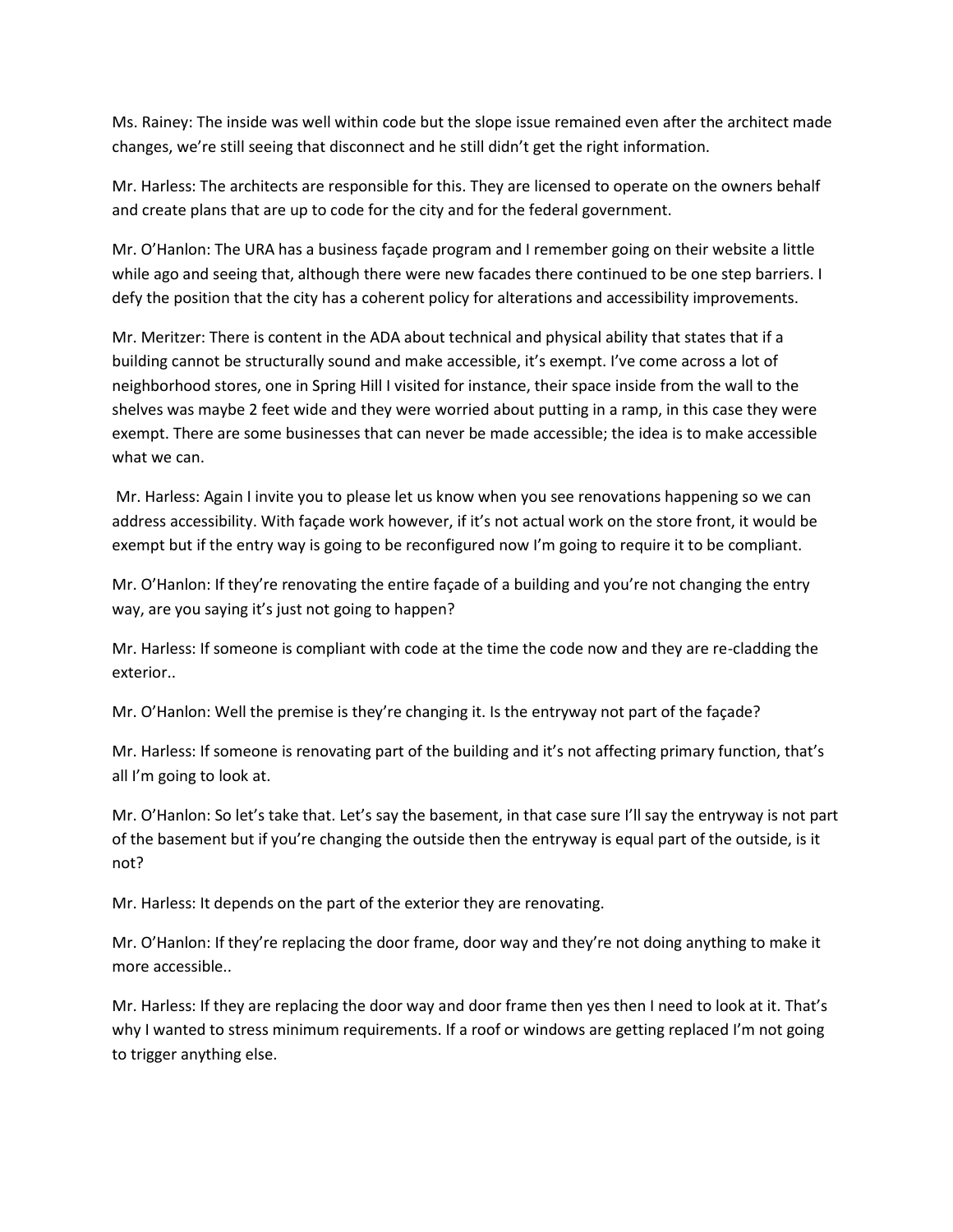Ms. Seelman: So two groups now have asked: A) How can Georgia and Mavis's group work with the city to run the education. 2) From the disability community – what can we do and with whom can we work with to enforce ADA compliance?

Mr. Harless: I really like the idea of education going to businesses but I also need to be careful of what I'm reviewing and telling folks. If we can point people in the direction of compliance with federal law, I'd be more than happy to support something like that.

Mr. Gastil: The education piece would also be via the ADA Coordinator as well. A part of that is the communication and education and that's a part of the City that is able to do so and advise on best practices. We can't literally tell people what to do but we can certainly advise on best practices and what the ADA requires.

## Yes, question?

Ms. Dore: I have a question about grocery stores. There used to be two Giant Eagles and an IGA that are not accessible and it creates a barrier to acquire food. Do some of them still do a type of curb side delivery?

Ms. Petropolous: Referring to the IGA on Forbes Avenue, yes it's on the second floor but there is an elevator. The idea is great and that's something that the owner might entertain.

Ms. Stemmler: They do already make accommodations. You can phone in your list; they'll ring it up and bring it down to you. They're very accommodating.

Ms. Warman: Bottom Dollar used to have people help you look for items as well. They were very accommodating.

Mr. McMoreland: In our city charter there are things we're allowed to handle or regulate and put into our codes and there are things we can't. I'm curious as to whether it's legally possible to alter the building codes so that they require more guidelines on accessibility.

Mr. Harless: It is legally possible and there is a process to do that. You aren't able to decrease anything in the uniform construction code but amendments can be made to add things such as accessibility.

Mr. Gastil: We're also looking at the zoning code and seeing what we are able to do to improve accessibility although it is a bit more limited. For example we're having preliminary looks at the 40 inch set back requirement for ramps. We understand that may not work for everyone and how do we improve that?

Ms. Seelman: How do we get involved with the decision making? How can members of the community be involved with these decisions?

Mr. Gastil: Well if there were to be a proposal to a change in the zoning code it would go through a public process. The planning commission would review it and it would go to the city council to review so there are hearings and different opportunities for community involvement. Working up to that point,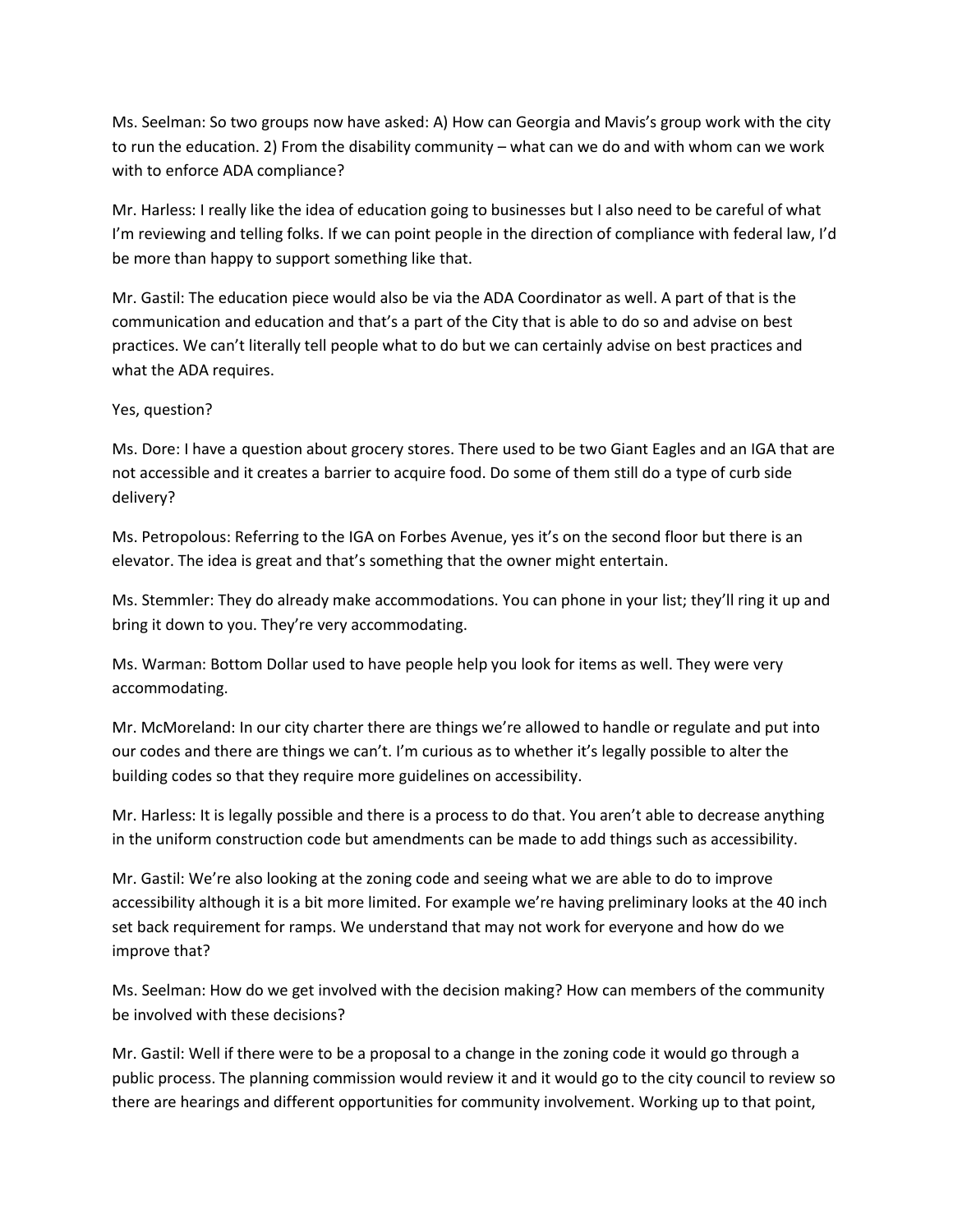working through Richard to keep up to date on where it is in the process would be the best form of input and communication.

Mr. Parker: I'm getting the signal we need to be wrapping up. I'd like to thank the city for their involvement, providing us information and being open to working with us. I'd also like to thank Oakland for All for coming out and thank them for what they're doing in Oakland.

# **Disability Agenda 2000 Retrospective: Employment Panel**

Mr. Meritzer: Last year we decided that part of what we're doing to celebrate the 25<sup>th</sup> anniversary of the ADA is to do a retrospective on the Disability Agenda blueprint drafted in 2000. A committee was put together to pick what topic from the agenda we would talk about at each meeting and decide on who to invite to speak on a panel about that topic. At the meeting we looked down the list and we invited Joyce Bender, who is out of town today and Joan Stein. Since Joan was coming for Oakland for All anyway we decided to invite her to the panel.

Ms. Stein: Judy was also a big part of the agenda and she would be valuable to have at the table to. Judy, come on up here.

I need to start with a caveat. In my role as ADA consultant I deal with physical accessibility and programmatic accessibility so they employment end I play a tertiary role. That being said some monumental things have happened since the agenda was drafted: Allegheny 365 which is a full disability agenda draft, which begat specific action from companies, it lead to a real boom in Disability Mentoring Day – which Pittsburgh has been a national model of. For that event this year it was a full half day of sessions with employers and supervisors then at the afternoon it was a job fair. When I look back at what we did in 1999 and 98' for the agenda, always the first goal was education. I was thrilled at how many employers were at that event. It is precisely the kind of response and visibility we were looking for and speaks well to what we have done. Disability is often a piece that is missing when talking about diversity and to see so many businesses interested was excellent.

On a national level the single most important thing that has happened is the passage of the 503, which is section 503 of the Rehabilitation Act of 1973 now has a component that requires federal employers and any company that's a federal contractor, you are now considered a contractor if you have a contract of \$50,000 or more, they are now going to have the same obligations to incorporate affirmative action in their hiring, enhancement and employment practices. It is regulated by the Office of Federal Compliance and businesses take that seriously.

Mr. Meritzer: I had questions about that very thing. Under the ADA people are not required to disclose a disability so lawyers have called me and asked "how can I meet this if I can't ask about disability?" Has that been discussed?

Ms. Stein: I think there is a singular professional view to have on that and it's two fold. If you're someone with a hidden disability and you need an accommodation to reasonable perform your job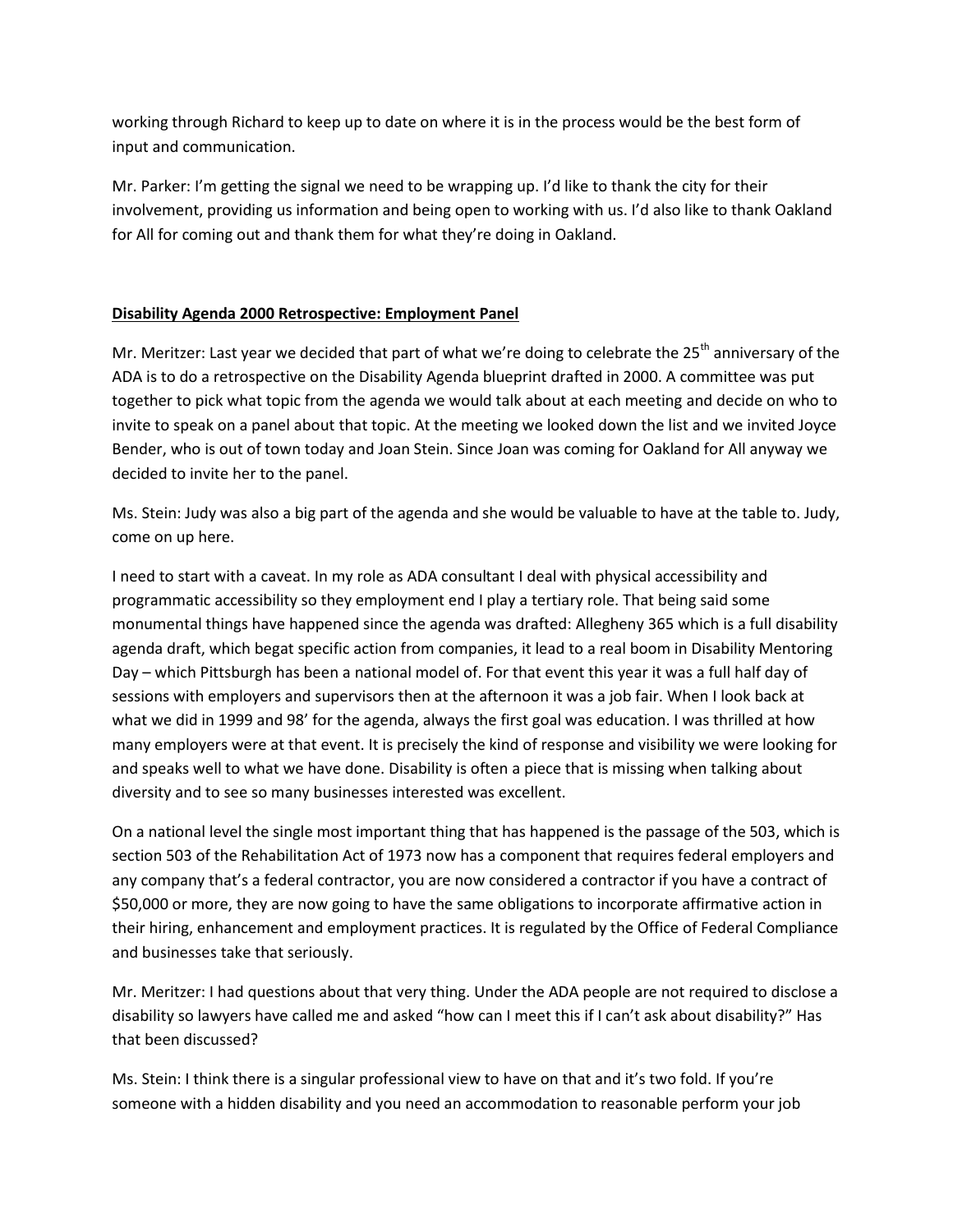function then it's on you to disclose that to your employer to get such an accommodation. And you're asking how, with regards to the 503, can an employer to ask to self-disclose. I think that is something that is still being worked on. I think the best approach would be to emphasize confidentiality of the information. I think that this will likely occur as employers now have incentive to accommodate for disabilities and particularly folks with hidden disabilities. Since the enactment of the ADA, employers thought hordes of people would be showing up at their doors wanting jobs and they would have to hire those with disabilities. The reality is that those who could benefit from accommodations are employees who already work there.

I don't have all the information. I would suggest reaching out to Bender consulting; they likely have a FAQ sheet on their website about 503. I would also suggest contacting ODEP. They have a newsletter you can sign up for, webinars, fact sheets and that the kind of thing that you could use to educate yourself for questions and put on your website in case people are looking there.

Mr. O'Hanlon: The practice of people with hidden disabilities, it's hard to generalize, but I think one of the primary reasons is that people are concerned about unfair treatment. I think one of the things an employer can do is explain why and if they have an affirmative action policy for people with disabilities the only reason they are asking is to see what kind of accommodation they need and affirmative treatment rather than disadvantaging them.

Ms. Stein: Another piece of this too is Obamacare. Under this it is now illegal to bar anyone from coverage because of some preexisting condition. That was a disincentive to employers as they experience higher premiums if they are employing someone with MS or Cancer etc. They may not be able to provide coverage under their policy.

Mr. Abdullah: Just a comment. When we're going through the accommodation process at the Housing Authority, we don't need to know precisely what the disability is, we just need a general idea so that the accommodation can be made and there is a nexus between the barrier/symptoms and what they need for equal access. My question is: are employers asking what the need is or exactly what the disability is?

Ms. Stein: They are asking for the existence of a disability. It's not unlike the current census questions and information gathering - They ask how a disability impacts your functions in daily living. They aren't asking for specific disability, but they are getting real numbers about how each individual life is impacted.

Ms. Stemmler: Employers aren't asking this in a one-on-one interview. They are giving information, and that information stays with the HR department. The federal government seems to be the best at it and has been doing it long before 503. I think they would be the best resource.

Ms. Dore: Mentioning links before – have you thought about OVR to add to that list?

Ms. Stein: Yes that would be a great resource.

Ms. Seelman: Speaking from my experience from within the University: There was an organization a number of years ago called Students with Disability Advocacy and was the 1<sup>st</sup> consumer driven group of